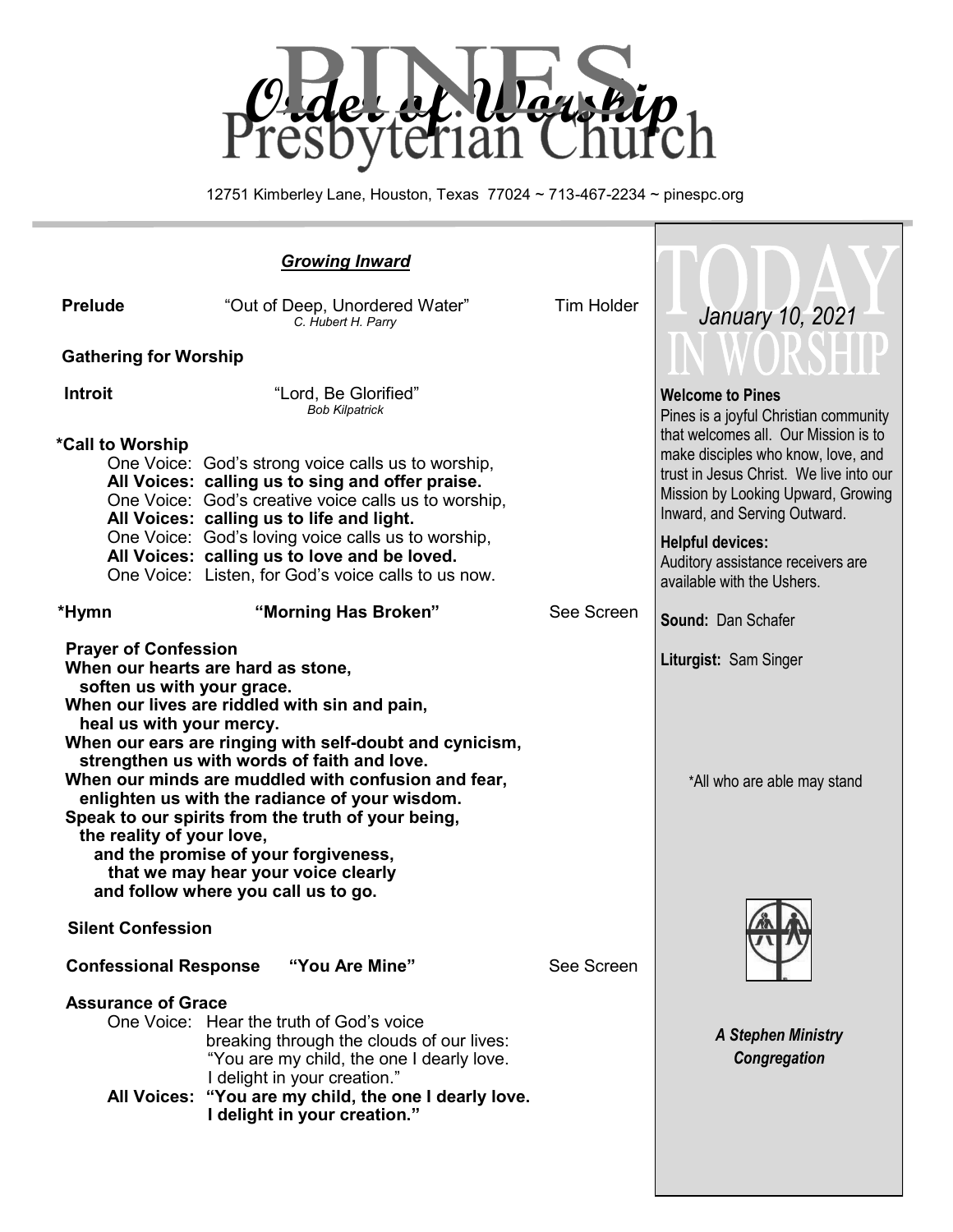### **Children's Message**

 **Jesus Loves Me! This I know, For the Bible tells me so; Little ones to Him belong; They are weak, but he is strong. Yes, Jesus loves me! Yes, Jesus loves me! Yes, Jesus loves me! The Bible tells me so.** 

### *Looking Upward*

| <b>First Reading</b>                                                                                                                               |                                                                                                                                                                                                                                                                                                                                                                               | Mark 1:4-11    | debtors; and lead us no<br>temptation, but deliver us |  |  |
|----------------------------------------------------------------------------------------------------------------------------------------------------|-------------------------------------------------------------------------------------------------------------------------------------------------------------------------------------------------------------------------------------------------------------------------------------------------------------------------------------------------------------------------------|----------------|-------------------------------------------------------|--|--|
| <b>Anthem</b>                                                                                                                                      | "For Those Tears I Died"<br>Marsha J. Stevens                                                                                                                                                                                                                                                                                                                                 |                |                                                       |  |  |
| <b>Second Reading</b>                                                                                                                              |                                                                                                                                                                                                                                                                                                                                                                               | Genesis 1:1-5  | Amen.                                                 |  |  |
| <b>Sermon</b>                                                                                                                                      | "Bullhorn Faith"                                                                                                                                                                                                                                                                                                                                                              | Rev. Andy Gans |                                                       |  |  |
| *Hymn                                                                                                                                              | "We Lift Our Voices"                                                                                                                                                                                                                                                                                                                                                          | See Screen     |                                                       |  |  |
|                                                                                                                                                    | <b>Serving Outward</b>                                                                                                                                                                                                                                                                                                                                                        |                |                                                       |  |  |
| We are not alone, we live in God's world.                                                                                                          | *Saying What We Believe (from United Church of Canada)                                                                                                                                                                                                                                                                                                                        |                |                                                       |  |  |
| We believe in God:<br>We trust in God.<br>We are called to be the church:<br>God is with us.<br>We are not alone.<br><b>Thanks be to God. Amen</b> | who has created and is creating,<br>who has come in Jesus, the Word made flesh,<br>to reconcile and make new,<br>who works in us and others by the Spirit.<br>to celebrate God's presence,<br>to love and serve others,<br>to seek justice and resist evil,<br>to proclaim Jesus, crucified and risen,<br>our judge and our hope.<br>In life, in death, in life beyond death, |                |                                                       |  |  |
| *Gloria Patri                                                                                                                                      |                                                                                                                                                                                                                                                                                                                                                                               |                |                                                       |  |  |
|                                                                                                                                                    | Glory be to the Father, and to the Son, and to the Holy Ghost;<br>As it was in the beginning, is now and ever shall be, world without end.<br>Amen. Amen.                                                                                                                                                                                                                     |                |                                                       |  |  |
| Prayers of the People and the Lord's Prayer                                                                                                        |                                                                                                                                                                                                                                                                                                                                                                               |                |                                                       |  |  |
| <b>Hymn</b>                                                                                                                                        | "Let the Whole Creation Cry"                                                                                                                                                                                                                                                                                                                                                  | See Screen     |                                                       |  |  |
| *Charge and Benediction                                                                                                                            |                                                                                                                                                                                                                                                                                                                                                                               |                |                                                       |  |  |
| <b>Benediction Response</b>                                                                                                                        | "The Trees of the Field"                                                                                                                                                                                                                                                                                                                                                      | See Screen     |                                                       |  |  |
| *Sending Out The Light of Christ                                                                                                                   |                                                                                                                                                                                                                                                                                                                                                                               |                |                                                       |  |  |
| *Postlude                                                                                                                                          | "Springs of Living Water"<br>John W. Peterson                                                                                                                                                                                                                                                                                                                                 |                |                                                       |  |  |
| <b>Words printed by permission CCLI 998238</b><br>Copyright © 2019 by Abingdon Press. Used by permission.                                          | Portions of our liturgy are from The Abingdon Worship Annual 2020.                                                                                                                                                                                                                                                                                                            |                |                                                       |  |  |

## **The Lord's Prayer**

Our Father, who art in heaven, hallowed be thy name. Thy kingdom come, thy will be done, on earth as it is in heaven. Give us this day our daily bread; and forgive us our debts, as we forgive our debtors; and lead us not into ptation, but deliver us from evil. or thine is the kingdom and the power and the glory, forever. Amen.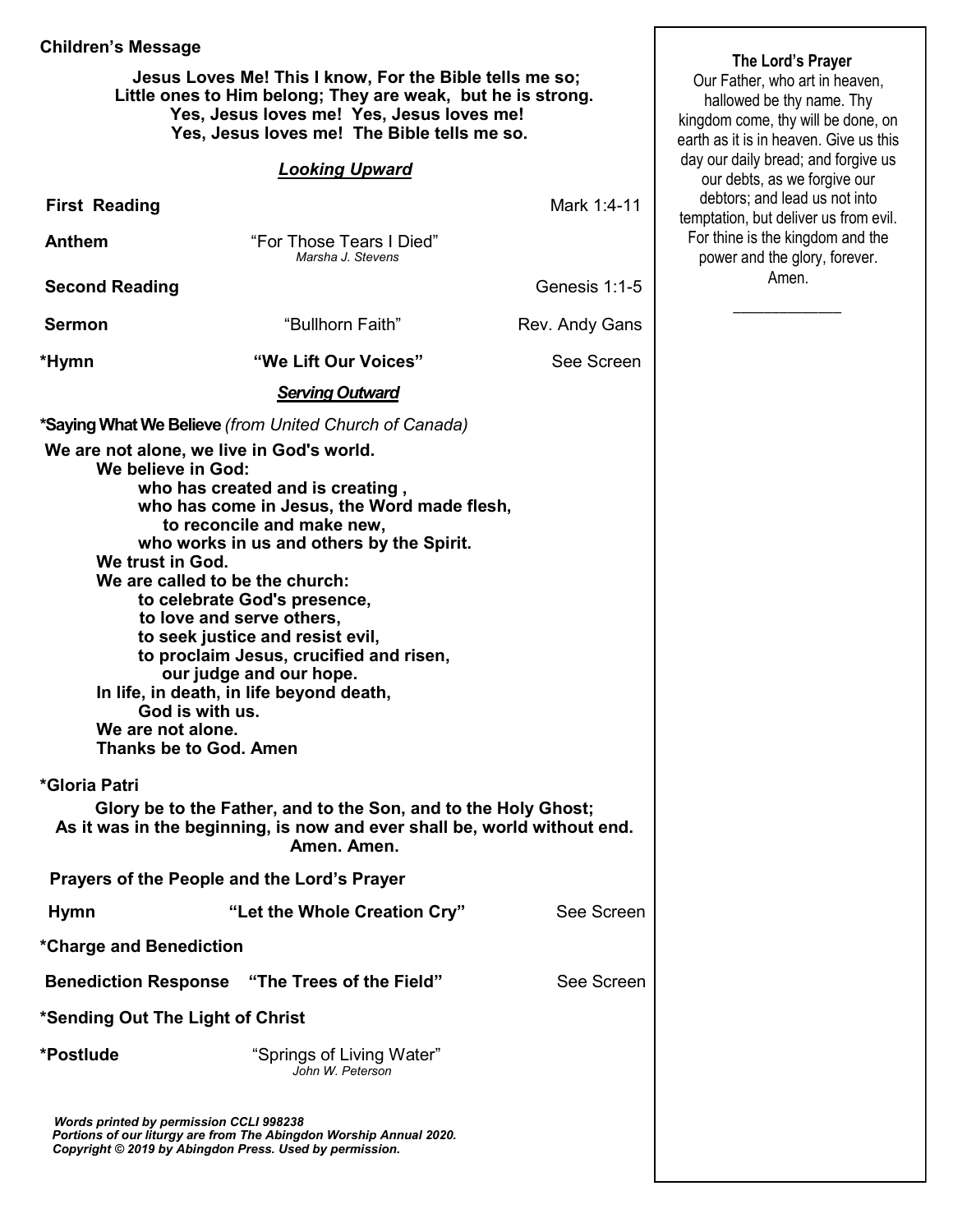# *Calendar for the Week of January 10, 2021*

| Today     |              | p.m. 5:00<br>8:00               | In Car-Nation WorshipBack Parking Lot                                             |            |
|-----------|--------------|---------------------------------|-----------------------------------------------------------------------------------|------------|
| Monday    |              | a.m. 10:00<br>p.m 12:30<br>1:00 | Worship Committee MeetingFellowship Hall<br>Stephen Leaders Meeting(Meet by Zoom) |            |
| Tuesday   | a.m.         | 7:00                            |                                                                                   |            |
| Wednesday | a.m.<br>p.m. | 11:00<br>8:00                   |                                                                                   |            |
| Thursday  | p.m.         | 5:00                            |                                                                                   |            |
| Friday    | a.m./p.m     |                                 |                                                                                   |            |
| Saturday  | a.m./p.m.    |                                 |                                                                                   |            |
| Sunday    | a.m          | 9:00                            |                                                                                   |            |
|           |              | 9:15                            |                                                                                   |            |
|           |              | 9:15                            | Children's Family Style Sunday School W12                                         |            |
|           |              | 9:15                            | Youth Sunday SchoolHigh School Room                                               |            |
|           |              | 10:45                           | Worship ServiceSanctuary/Live Streaming on Web and                                | . Facebook |
|           | p.m.         | 5:00                            | In Car-Nation WorshipBack Parking Lot                                             |            |
|           | p.m.         | 8:00                            |                                                                                   |            |

 $\lbrack \odot \rbrack$ 

**Instagram.com/pineshouston**

**Get the latest announcements and reminders right before events happen. Find us here: https://twitter.com/HoustonPines.** 

 **Find us on Facebook www.facebook.comPinesPresbyterian Church-1425251917704955/**

 **The newsletter is available in the Narthex for those unable to access it online.**

### **SERMON NOTES**